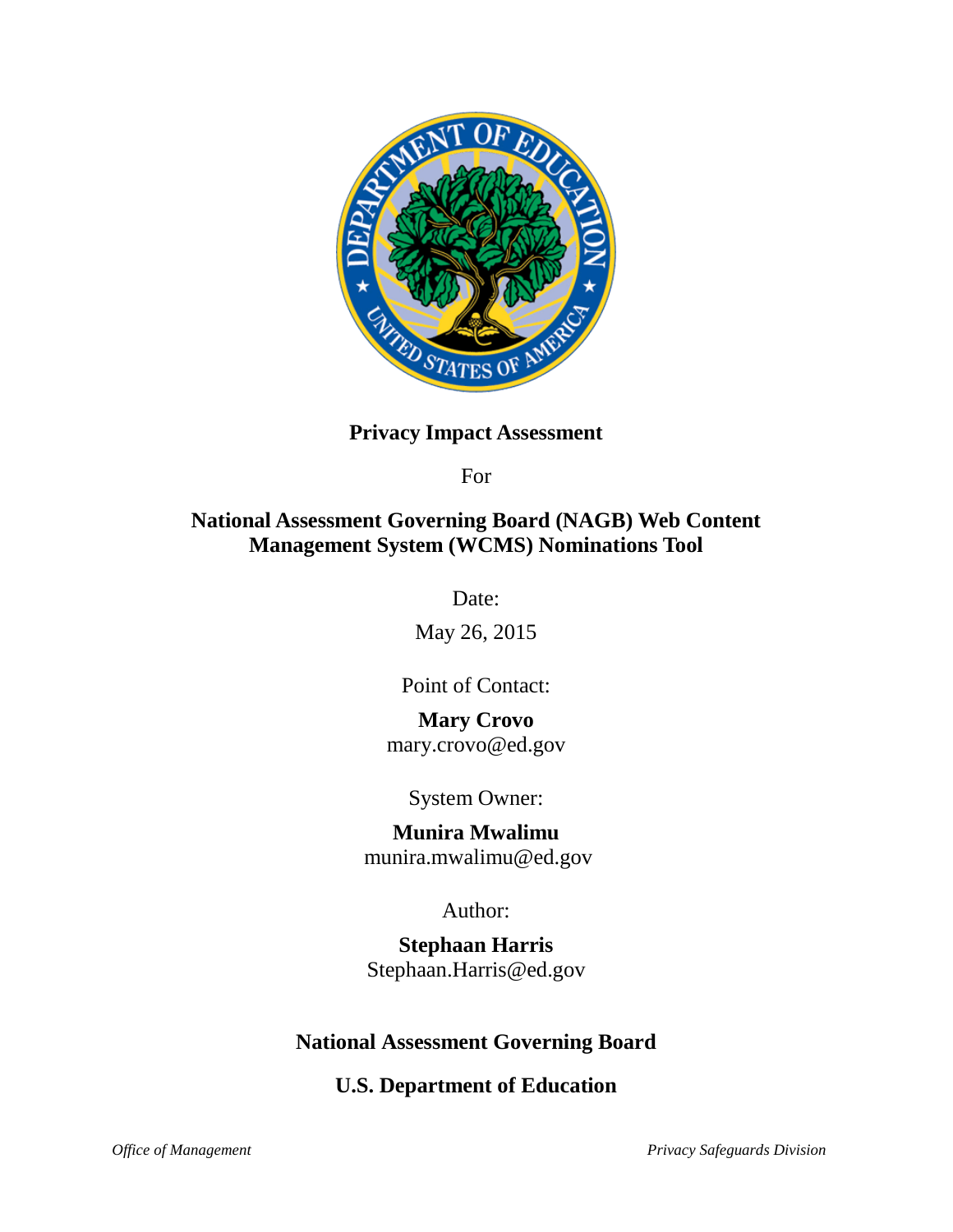

## **1. System Information.**

*Describe the system - include system name, system acronym, and a description of the system, to include scope, purpose and major functions. Indicate whether the system is new or existing and whether or not the PIA is new or being updated from a previous version; specify whether the system is "agency" or "contractor."*

The National Assessment Governing Board (NAGB) Web Content Management System (WCMS) Nominations Tool (The Tool) is part of an existing, agency system which is being updated from a previously existing version. The Tool is used by the Governing Board as part of the annual process of seeking voluntary nominations for open Board positions that are ultimately appointed by the U.S. Secretary of Education.

The Governing Board sends out e-mails to thousands of stakeholder groups and associations across the country to solicit nominees. Categories for vacancies can include general public representatives (which includes parents); fourth, eighth, and twelfth grade teachers; elementary and secondary school principals; chief state school officers; testing and measurement experts; curriculum experts; state legislators; nonpublic school administrator; local and state school board members; local school superintendent; and business representative. The solicitation period typically lasts about two to three months. Nominations submitted voluntarily are then reviewed by the Board's Nominations Committee. A final slate of recommended nominees is sent to the U.S. Secretary of Education, who makes the ultimate selection of Board members.

Submissions are collected through email. Only basic information—publicly available—about each submitted candidate is manually entered into the NAGB WCMS Nominations Tool. Only two designated Governing Board staff members have access to this information. Further, this information is not made available to other Board staff, Board members, other agencies, or the public.

## **2. Legal Authority.**

*Cite the legal authority to collect and use this data. What specific legal authorities, arrangements, and/or agreements regulate the collection of information?*

[Public Law 107–279,](http://www.nagb.org/naep/naep-law.html) also called the National Assessment of Educational Progress (NAEP) Authorization Act, establishes the Governing Board and its duties regarding NAEP. The 26-member Governing Board was created by Congress in 1988 to oversee and set policy for NAEP, also known as The Nation's Report Card. These responsibilities include, including selecting subject areas to be assessed; developing appropriate student achievement levels, assessment objectives and test specifications; designing the methodology of the assessment; developing guidelines for reporting and disseminating results; approving all NAEP items; and executing the initial public release of NAEP reports.

Title III, Section 301 of the National Assessment of Educational Progress Authorization Act (P.L. 107- 279) provides for the composition of the Board, and appointment terms. The legislation requires that Board vacancies be filled by the Secretary as stated below:

- 1. VACANCIES-
- (1) IN GENERAL-
	- 1. ORGANIZATIONS- The Secretary shall appoint new members to fill vacancies on the Assessment Board from among individuals who are nominated by organizations representing the type of individuals described in subsection  $(b)(1)$  with respect to which the vacancy exists.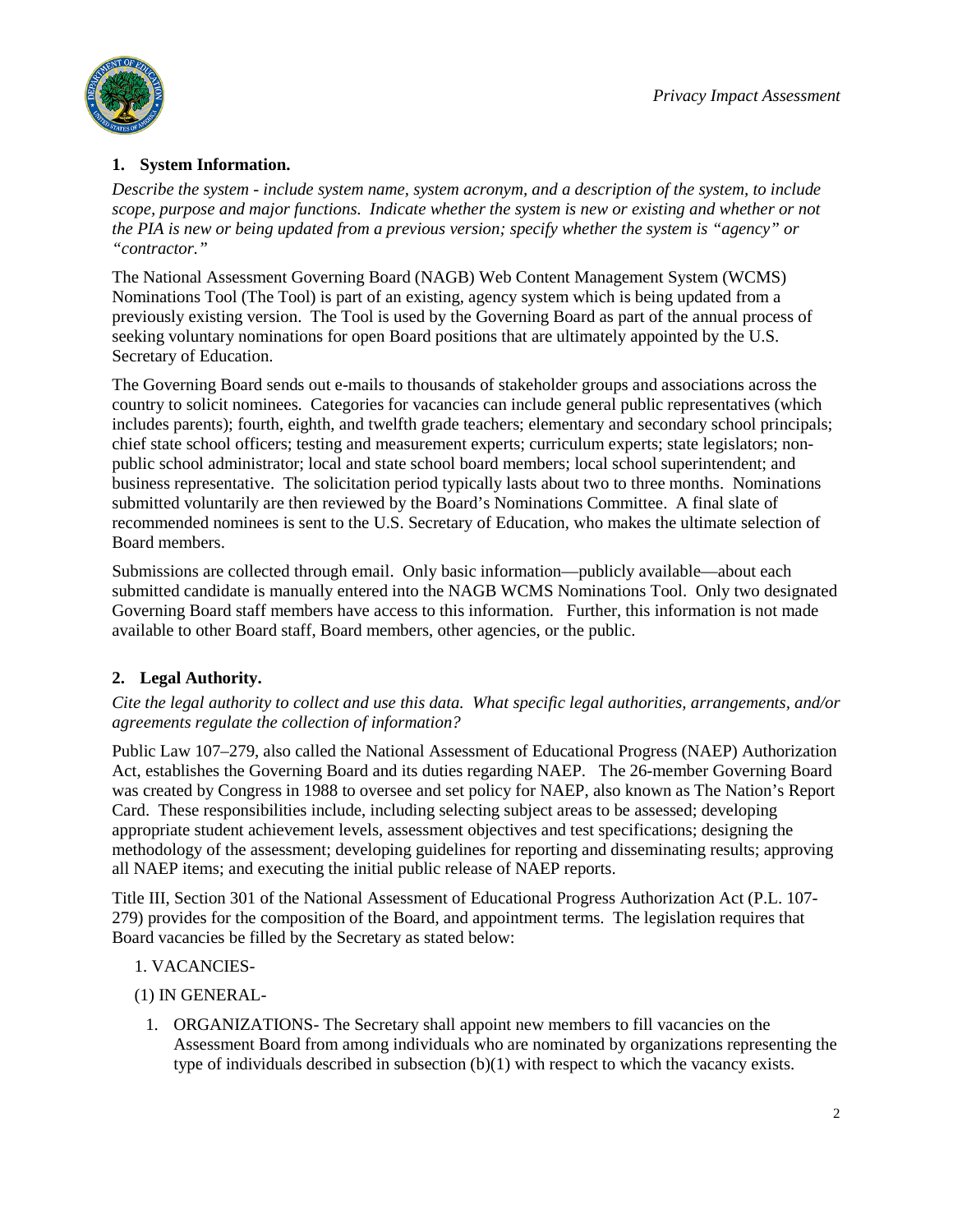

- 2. NOMINATIONS- Each organization submitting nominations to the Secretary with respect to a particular vacancy shall nominate for such vacancy six individuals who are qualified by experience or training to fill the particular Assessment Board vacancy.
- 3. MAINTENANCE OF ASSESSMENT BOARD- The Secretary's appointments shall maintain the composition, diversity, and balance of the Assessment Board required under subsection (b).

(2) ADDITIONAL NOMINATIONS- The Secretary may request that each organization described in paragraph (1) (A) submit additional nominations if the Secretary determines that none of the individuals nominated by such organization have appropriate knowledge or expertise.

The NAGB staff and board manage the collection and organization of the information for the Secretary's decision making process. Authorizing legislation for the Board is at *[http://www.nagb.gov/naep/naep](http://www.nagb.gov/naep/naep-law.html)[law.html](http://www.nagb.gov/naep/naep-law.html).* Board member terms last four years. Incumbent members are eligible for just one additional term of reappointment. Thus, there is a need every year to fill several open positions in order to maintain the Governing Board and ensure it fulfills its duty as prescribed by federal law. The full nominations process is detailed at *[www.nagb.gov/nominations.html](http://www.nagb.gov/nominations.html)*.

## **3. Characterization of the Information.**

*What elements of personally identifiable information (PII) are collected and maintained by the system (e.g., name, social security number, date of birth, address, phone number)? What are the sources of information (e.g., student, teacher, employee, university)? How is the information collected (website, paper form, on-line form)? Is the information used to link or cross-reference multiple databases?*

The only PII elements collected and maintained by the Nominations Tool are: name, mailing addresses, email addresses, gender, race/ethnicity, phone number, organization, and job title**.** The Governing Board requires the following three items for each voluntary submission: a nominating letter, which states the category for which the individual is being nominated and describes the candidate's qualifications as they relate to the Governing Board's responsibilities for NAEP; a full resume or curriculum vitae; and a personal statement not to exceed 250 words that explains the nominee's interest in serving on the Governing Board. People may nominate themselves or colleagues may submit the information electronically at *[www.nagb.gov/nominations.html](http://www.nagb.gov/nominations.html)*. The information is rerouted to a federal e-mail box at *[nagbnominations@ed.gov](mailto:nagbnominations@ed.gov)*, a specially designated e-mail address. An assigned Board staff member organizes the information in the Tool database, which is then reviewed by another staff member. The information within the system is never retrieved by personal identifier. The information is not used to link or cross-reference multiple databases and is securely destroyed or deleted once the reviews are completed.

### **4. Why is the information collected?**

*How is this information necessary to the mission of the program, or contributes to a necessary agency activity? Given the amount and any type of data collected, discuss the privacy risks (internally and/or externally) identified and how they were mitigated.*

The information collected in based on the authority in P.L. 107-279. The information on gender, race/ethnicity, and geographic region is required by law because the legislation states "The Secretary and the Assessment Board shall ensure at all times that the membership of the Assessment Board reflects regional, racial, gender, and cultural balance and diversity…" The potential impact of data disclosure in this circumstance is minimal, if any. Most, if not all, of the information stored is knowledge already available in the public domain. Only two Board staff members ever have access to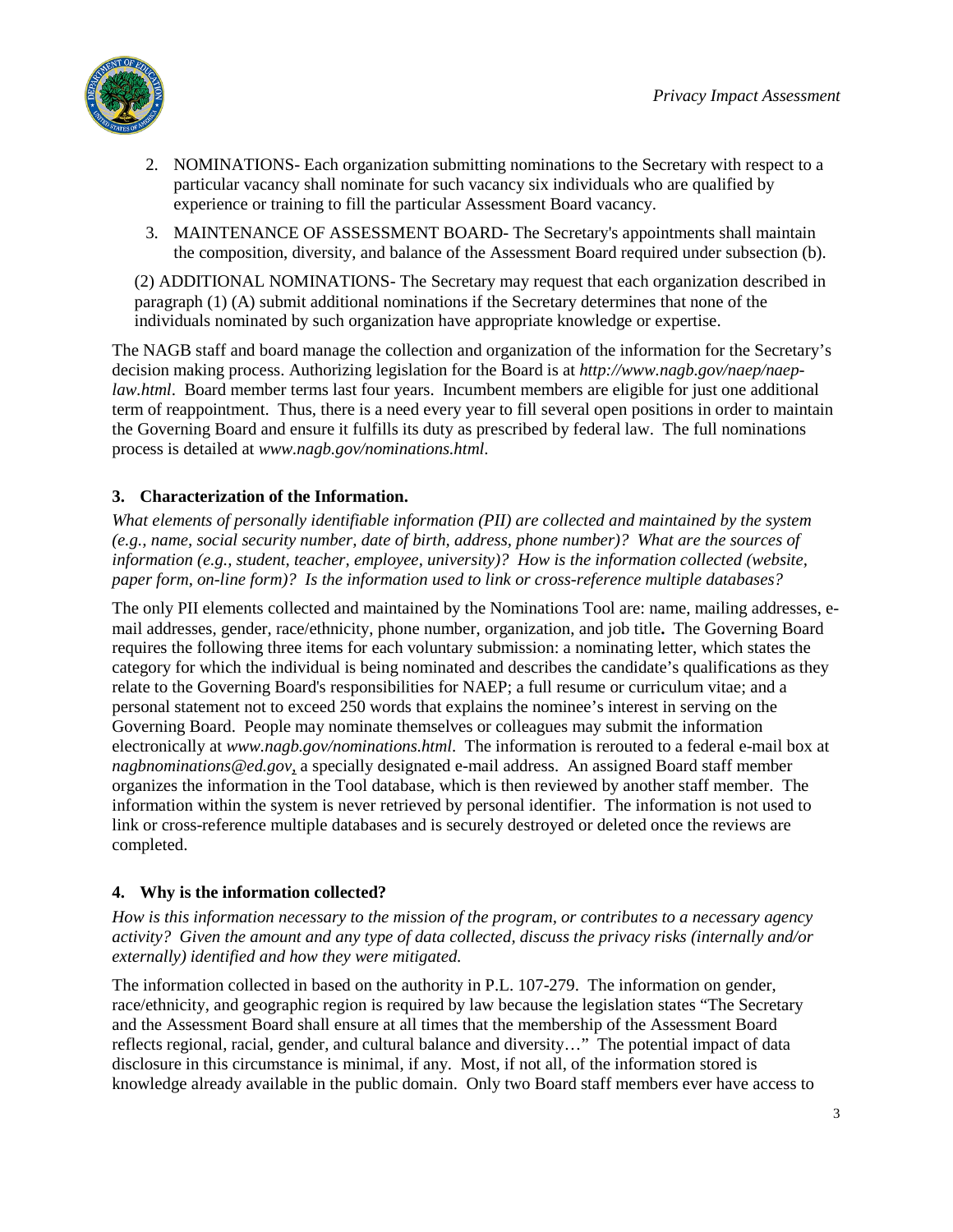

the information in the Tool, and the NAGB WCMS is solely operated by the Board's web contractor, who is required to adhere to all regulatory and privacy safeguards specified in the Governing Board's contract terms and conditions. The Governing Board's web contractor has documented safeguards in conducting the nominations work to protect access to privacy records and is required to withhold disclosure of information about the system and content, without express written permission issued by the Contracting Officer.

## **5. Social Security Number (SSN).**

*If an SSN is collected and used, describe the purpose of the collection, the type of use, and any disclosures. Also specify any alternatives that you considered, and why the alternative was not selected. If system collects SSN, the PIA will require a signature by the Assistant Secretary or designee. If no SSN is collected, no signature is required.*

Social Security numbers are not requested, collected, or stored during the nominations process.

### **6. Uses of the Information.**

*What is the intended use of the information? How will the information be used? Describe all internal and/or external uses of the information. What types of methods are used to analyze the data? Explain how the information is used, if the system uses commercial information, publicly available information, or information from other Federal agency databases.*

The information is used to evaluate the background, skills, and qualifications of the nominees via the Governing Board's Nominations Committee and to ensure the requirement of the law that the Board reflects regional, racial, gender, and cultural balance and diversity of the country. The members of the Board's Nominations Committee are required to execute nondisclosure forms prior to receiving access to the individual information for identification of the most highly qualified individuals to fill specific Board positions. In addition, the information nominees voluntarily provide is generally publicly available via internet searches, searches of agency databases or commercial services or institutions.

Information on the identified nominees is reviewed by the Governing Board's Nominations Committee, which meets in closed sessions to discuss the submissions. Nothing is shared externally and other Governing Board staff and members do not have access to nominee information.

### **7. Internal Sharing and Disclosure.**

*With which internal ED organizations will the information be shared? What information is shared? For what purpose is the information shared?*

The information from the finalists for each category is shared with the Secretary and his immediate staff (White House Liaison's Office) for making the determination of the Secretary's preferred appointee. The Secretary is designated by federal law to select the identified candidates ultimately appointed to the Governing Board.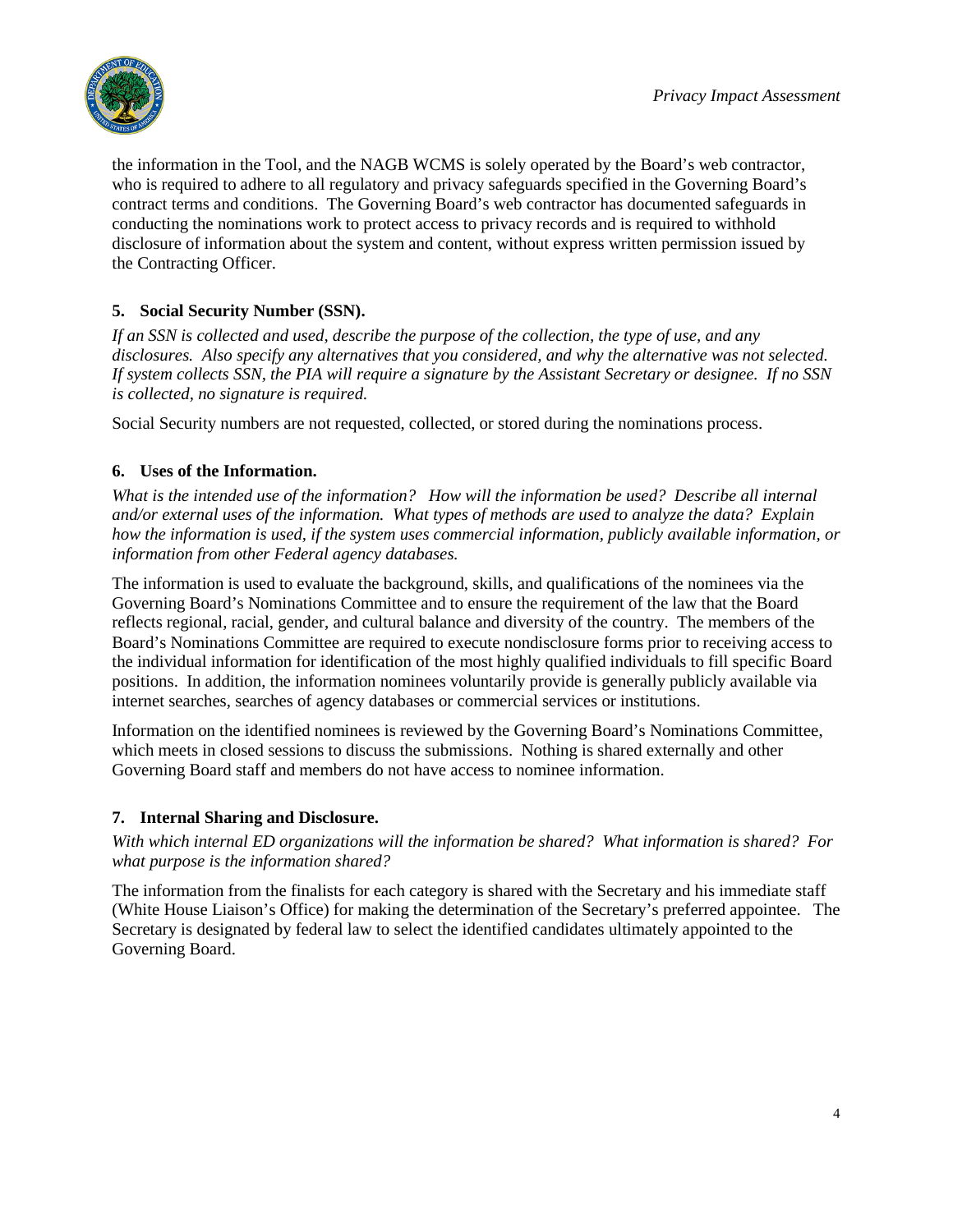

### **8. External Sharing and Disclosure.**

*With what external entity will the information be shared (e.g., another agency for a specified programmatic purpose)? What information is shared? For what purpose is the information shared? How is the information shared outside of the Department? Is the sharing pursuant to a Computer Matching Agreement (CMA), Memorandum of Understanding or other type of approved sharing agreement with another agency?*

No information collected in the nominations process is ever shared with an agency, group or individual outside of the Education Department.

### **9. Notice.**

*Is notice provided to the individual prior to collection of their information (e.g., a posted Privacy Notice)? What opportunities do individuals have to decline to provide information (where providing the information is voluntary) or to consent to particular uses of the information (other than required or authorized uses), and how individuals can grant consent?* 

The solicitation email sent to stakeholder groups and associations across the country in an effort to solicit nominees indicates that the submission of information is completely voluntary. Nominees submitted by others are contacted and they, along with those who self-nominate, may opt to have their information removed and nomination withdrawn at any time during the nominations process. A privacy notice is also posted on the NAGB website (see question 10 response).

### **10. Web Addresses.**

*List the web addresses (known or planned) that have a Privacy Notice.*

Privacy policies and procedures are required to be in place for each contractor who provides web content management and hosting services.

The Governing Board's privacy policies are publicly available at *www.nagb.gov/nominations.html*, and on our public facing home page at *www.nagb.gov*.

## **11. Security.**

*What administrative, technical, and physical security safeguards are in place to protect the PII? Examples include: monitoring, auditing, authentication, firewalls, etc. Has a C&A been completed? Is the system compliant with any federal security requirements?* 

Safeguards to protect the PII gathered include the following:

- (a) The website contractor is required to adhere to rules of behavior and execute contract documents that require adherence to federal laws on the protection of privacy and securing the confidentiality of all web work performed on behalf of the Governing Board
- (b) All Governing Board employees are required to undertake annual required training on Privacy Laws.
- (c) On an annual basis, the Board staff person who handles the nominations work destroys all applications received on an annual basis as noted above.
- (d) Candidates selected have all their information protected by the Department's human resources office, as they become ED employees.